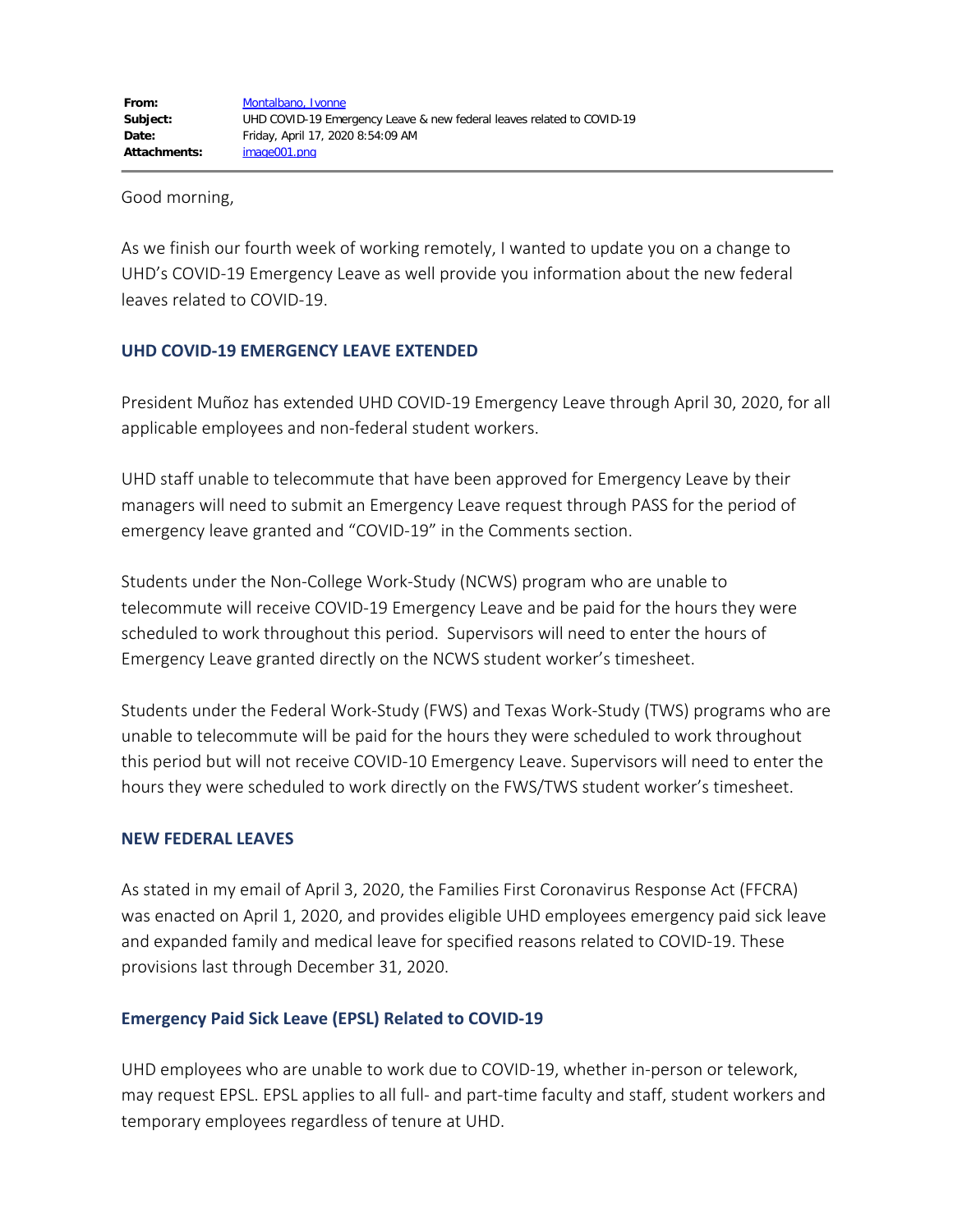Even though the FFCRA provided six qualifying reasons for this leave, all UHD employees unable to work, whether in-person or telework, would qualify for EPSL at full pay during the Harris County 'Stay at Home' order period, not to exceed 80 hours for full-time employees and pro-rated hours over a two-week period for part-time employees.

### **Emergency Family and Medical Leave Expansion Act (EFMLEA) Leave**

EFMLEA leave is available to UHD employees if they are unable to work, whether in-person or telework, because they need to care for their child(ren) as their school or place of care has been closed, or the regular childcare provider is unavailable due to a COVID-19 public health emergency. EFMLEA leave applies to all full- and part-time faculty and staff, student workers and temporary employees employed at UHD for at least 30 calendar days who meet the criteria above.

EFMLEA leave is for up to 12 weeks from April 1 to December 31, 2020. However, if an employee has used Family and Leave Act (FMLA) leave within the past 12-month period, the employee will only be eligible for the remaining number of weeks.

EFMLEA leave is unpaid for the first 10 days of leave but employees may use any accrued leave or EPSL. After the first 10 days, leave will be paid at 2/3 of the employee's regular rate of pay up to \$200 daily and supplemented with emergency leave for the remaining 1/3. This process will be done automatically by the UHS Payroll team. Neither the employee nor the supervisor will be required to enter emergency leave in PASS for this purpose.

In the event both spouses are UHD employees and they want to request EFMLEA leave, they are entitled together to a total of twelve weeks of FMLA/EFMLEA between them during the year (rather than twelve weeks each). A jointly filed request form is required from spouses who are both requesting leave.

Intermittent EFMLEA leave is also available.

To apply for these leaves, employees must complete the [Emergency Paid Leave and](https://www.uhd.edu/administration/employment-services-operations/Documents/Emergency%20Paid%20Leave%20and%20Emergency%20FMLEA%20Form.pdf) [Emergency FMLEA Form](https://www.uhd.edu/administration/employment-services-operations/Documents/Emergency%20Paid%20Leave%20and%20Emergency%20FMLEA%20Form.pdf) and forward it to [Benefits@uhd.edu](mailto:Benefits@uhd.edu).

### **Ivonne Montalbano, MBA, SPHR, SHRM-SCP** Vice President, Employment Services and Operations

University of Houston-Downtown One Main Street, Suite S910 Houston, TX 77002

Phone: 713-221-8667